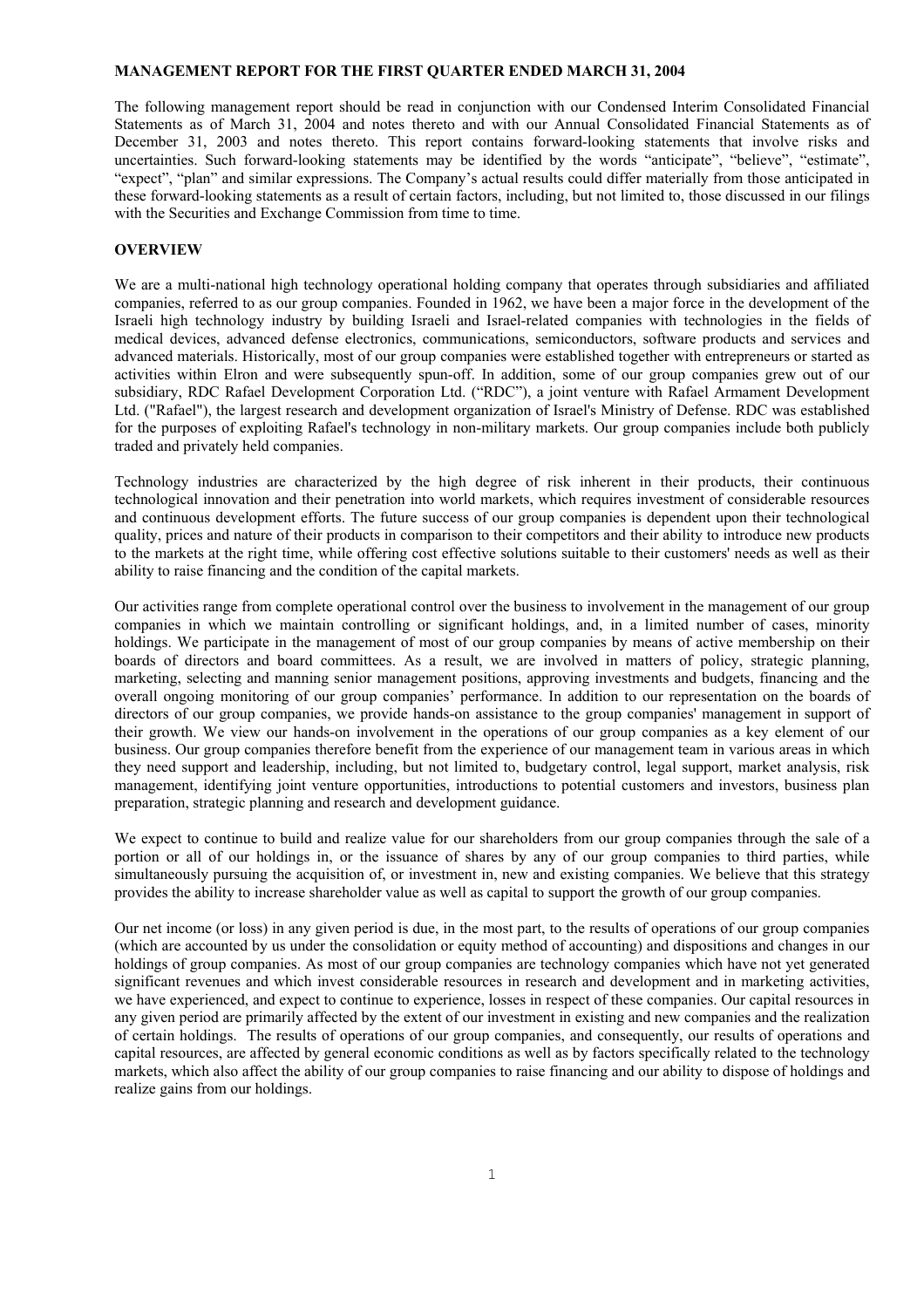#### **TREND INFORMATION**

Technology industries are affected by economic trends and the condition of the capital markets. The downturn in the world economy and, in particular, in the technology sector, during 2001 and through the middle of 2003, affected our group companies ability to raise additional financing from other sources, the results of operations of our group companies and our ability to successfully "exit" some of our group companies and record capital gains at the same level that we experienced in the years prior to the downturn. Since the second half of 2003, there have been initial indications of recovery in the technology sector and capital markets. This trend was reflected in the improvement in the results of operations of most of our group companies as well as the raising of funds from new strategic and other investors in private placements completed by some of our group companies. We anticipate that a recovery in the world economy and, in particular, in the technology sector, will have a positive effect on our group companies and their ability to raise additional capital. We also anticipate increasing our investments in new companies in our main areas of operation.

## **RECENT DEVELOPMENTS**

*Investment in ChipX (formerly, Chip Express).* In March 2004, ChipX, a manufacturer of late-stage programmable application-specific integrated circuits, or structured ASICs, completed a financing round led by a new investor, Vantage Point Venture Partners, raising \$12.0 million, out of which we invested approximately \$2.6 million. Following the investment, our holding in ChipX decreased from approximately 33% to approximately 27%.

*Sale of KIT eLearning ("KIT").* In March 2004, KIT, a provider of online academic programs, in which we held 45%, was sold to Online Higher Education, a subsidiary of Sylvan Learning Systems, Inc. (Nasdaq: SLVN), a global leader in higher education, for cash payment of \$9.4 million and a future payment of up to an additional \$10.0 million based on future earnings of KIT in 2006 and 2007. The other selling shareholders of KIT were Discount Investment Corporation ("DIC"), our controlling shareholder, and Kidum IT Ltd., a privately held Israeli company. Of the \$9.4 million immediate proceeds of the sale, we received approximately \$5.7 million and we recorded a gain of approximately \$5.3 million.

*NetVision.* On March 30, 2004, NetVision, one of Israel's largest Internet Service Providers (ISP), in which we hold 46%, filed a request with the Israeli Securities Authority and the Tel Aviv Stock Exchange ("TASE") for a proposed public offering of its shares on the TASE. The other major shareholder of NetVision is our controlling shareholder, DIC, which also holds 46% of NetVision, following DIC's purchase of the NetVision shares from Tevel, in March 2004. The request is a preliminary step in the proposed offering and there is no assurance that the proposed offering will take place.

## **CRITICAL ACCOUNTING POLICIES**

We prepare our consolidated financial statements in conformity with accounting principles generally accepted in the United States ("US GAAP"). Our significant accounting policies are more fully described in Note 2 of the Notes to our 2003 Annual Consolidated Financial Statements. The accounting policies which are particularly important to the assessment of our financial position and results of operations are described in the management report for the year ended December 31, 2003. The following is a significant new accounting policy which we recently adopted:

*Consolidation of Variable Interest Entities.* In January 2003, the Financial Accounting Standards Board (FASB) issued Interpretation 46, *Consolidation of Variable Interest Entities, an interpretation of ARB No. 51*, ("FIN 46"). In December 2003, the FASB modified FIN 46 to make certain technical corrections and address certain implementation issues that had arisen. FIN 46 provides a new framework for identifying variable interest entities (VIEs) and determining when a company should include the assets, liabilities, noncontrolling interests and results of activities of a VIE in its consolidated financial statements.

In general, a VIE is a corporation, partnership, limited liability corporation, trust, or any other legal structure used to conduct activities or hold assets that either (1) has an insufficient amount of equity to carry out its principal activities without additional subordinated financial support, (2) has a group of equity owners that are unable to make significant decisions about its activities, or (3) has a group of equity owners that do not have the obligation to absorb losses or the right to receive returns generated by its operations. FIN 46 provides several exceptions to its scope, such as that an entity that is deemed to be a business need not to be evaluated to determine if it is a VIE unless one of the conditions specified in the interpretation exists.

FIN 46 requires a VIE to be consolidated by the party with an ownership, contractual or other financial interest in the VIE (a variable interest holder) that will absorb a majority of the risk of loss from the VIE's activities, is entitled to receive a majority of the VIE's residual returns (if no other variable interests absorb a majority of the VIE's losses), or both. A variable interest holder that consolidates the VIE is called the primary beneficiary. Upon consolidation, the primary beneficiary generally must initially record all of the VIE's assets, liabilities and noncontrolling interests at fair value and subsequently account for the VIE as if it were consolidated based on majority voting interest. FIN 46 also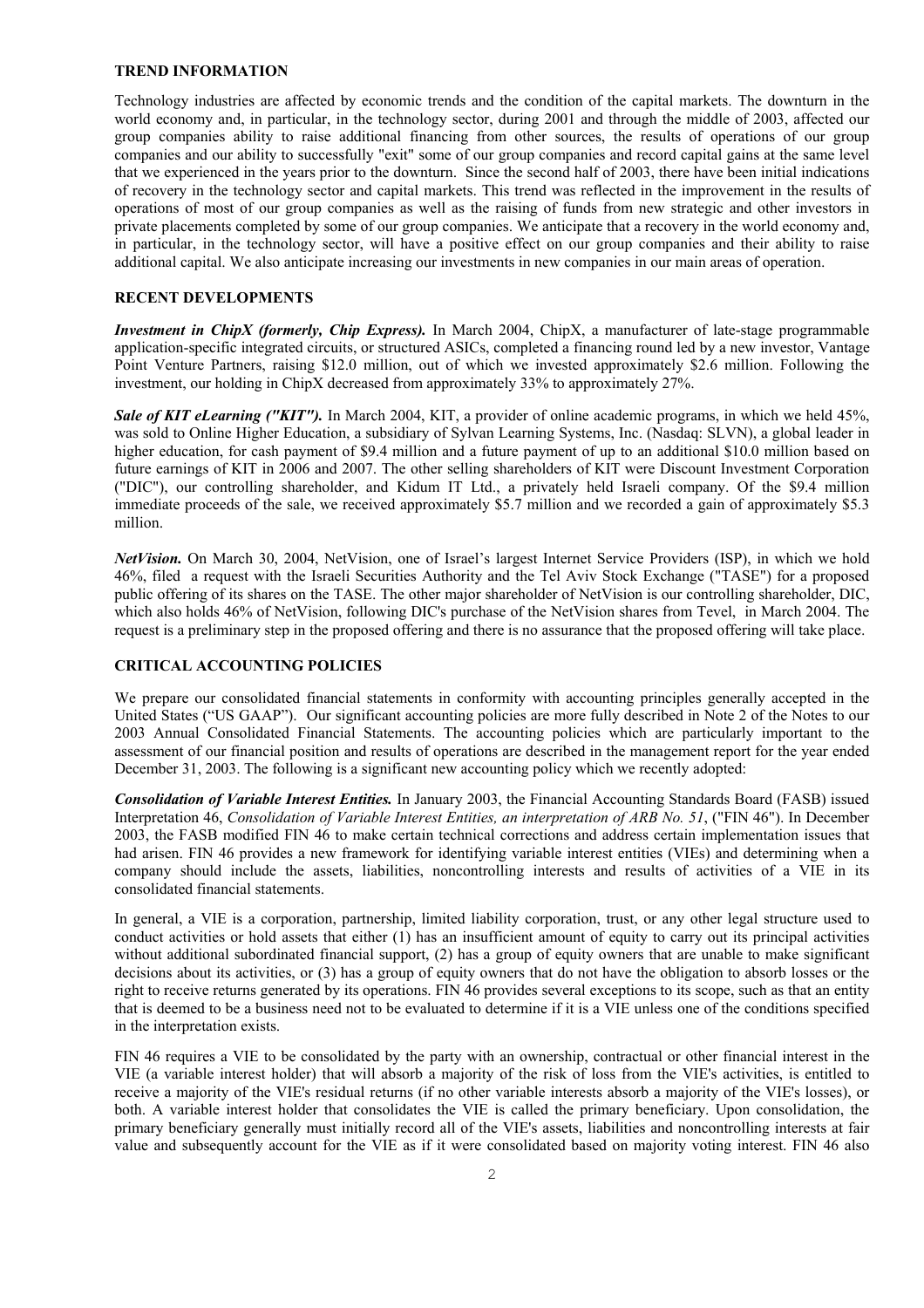requires disclosures about VIEs that the variable interest holder is not required to consolidate but in which it has a significant variable interest.

FIN 46 was effective immediately for VIEs created after January 31, 2003. For VIEs created before January 31, 2003 the provisions of FIN 46, as revised, were adopted as of March 31, 2004.

As an operational holding company, we have investments in and loans to various companies that are engaged primarily in the fields of high technology. Some of these companies are in their early stages of development and will require substantial external investments until they can finance their activities without additional support from other parties and may be considered variable interests. These companies are currently primarily funded with financing from venture capital funds, other holding companies and private investors.

Towards the end of 2003, RDC and Elbit Systems Ltd., an affiliated company, formed a new company, Starling Advanced Communications Ltd. ("Starling") in order to develop connectivity solutions for broadband access for commercial aircraft. Both RDC and Elbit Systems contributed technologies in exchange for a 50% ownership interest each in Starling. In addition, RDC and Elbit Systems granted Starling convertible loans in the amount of \$300 thousand each. Upon the adoption of FIN 46 we consolidated Starling as it was determined to be a VIE, and we are its primary beneficiary.

In August 2002, Elron completed an investment of approximately \$5.0 million in A.M.T Advanced Metal Technologies Ltd. ("AMT") as part of an aggregate investment of \$8.7 million. AMT develops, markets and licenses technologies, through its group companies, for amorphous and nano-crystalline advanced materials, for a wide range of commercial applications. Currently, AMT is focusing on two of its group companies, namely A.H.T. Advanced Heating Technologies Ltd., which uses amorphous metals for heating products, and Confirm Technology Ltd. ("Confirm") (formerly: ACS Advanced Coding Systems Ltd.), which develops, markets and sells products using amorphous metals for brand protection against counterfeiting and diversion and anti-shoplifting electronic article surveillance. The investment was in the form of notes which are convertible into preferred shares of AMT or into shares held by AMT in certain of its subsidiaries. In addition, we are entitled to the rights attached to the convertible notes on an "as converted" basis as a shareholder of AMT and have special voting rights in certain specified circumstances. Our interest in AMT on a diluted basis and on an "as converted" basis (excluding loans) amounts to 28%. Since December 2002 we granted AMT and its subsidiary convertible loans in the amount of approximately \$2.2 million. AMT is considered to be a VIE, however as we are not the primary beneficiary of AMT, we did not consolidate AMT. As of March 31, 2004, our maximum exposure to loss as a result of our involvement in AMT does not exceed our investment in AMT in the amount of approximately \$3.8 million.

Under FIN 46, certain events can require a reassessment of our investment in our group companies to determine if they are variable interests and which of the variable interest owners is the primary beneficiary. As a result of such events, we may be required to make additional disclosures or consolidate these entities.

# **BASIS OF PRESENTATION**

*Consolidation.* Our consolidated financial statements include the accounts of the Company and the following main companies:

| Three months ended March 31. |                  |                 |                |                    |           |
|------------------------------|------------------|-----------------|----------------|--------------------|-----------|
| 2004                         |                  |                 | 2003           |                    |           |
| Elron TeleSoft               | DEP              | MediaGate       | Elron TeleSoft | RDC.               | MediaGate |
| Elbit                        | RDC              | $3DY^2$         | Elbit          | Galil Medical      |           |
| Galil Medical                | ESW <sup>1</sup> | <b>Starling</b> | DEP            | $\mathbf{ESW}^{1}$ |           |

 $1$  Elron SW ("ESW"), formerly Elron Software.

 $2^2$  Following the purchase of a controlling interest in 3DV during the first quarter of 2004, from the majority of the other shareholders of 3DV.

*Equity Method.* Our main group companies, accounted for under the equity method of accounting, include:

| Three months ended March 31, |              |          |                    |              |          |  |
|------------------------------|--------------|----------|--------------------|--------------|----------|--|
| 2004                         |              |          | 2003               |              |          |  |
| Elbit Systems                | ChipX        | CellAct  | Elbit Systems      | ChipX        | 3DV      |  |
| NetVision                    | Wavion       | AMT      | NetVision          | Wavion       | CellAct  |  |
| Given Imaging                | Notal Vision | Pulsicom | Given Imaging      | KIT          | AMT      |  |
| Oren Semiconductor           | Oncura       |          | Oren Semiconductor | Notal Vision | Pulsicom |  |
|                              |              |          |                    |              | Witcom   |  |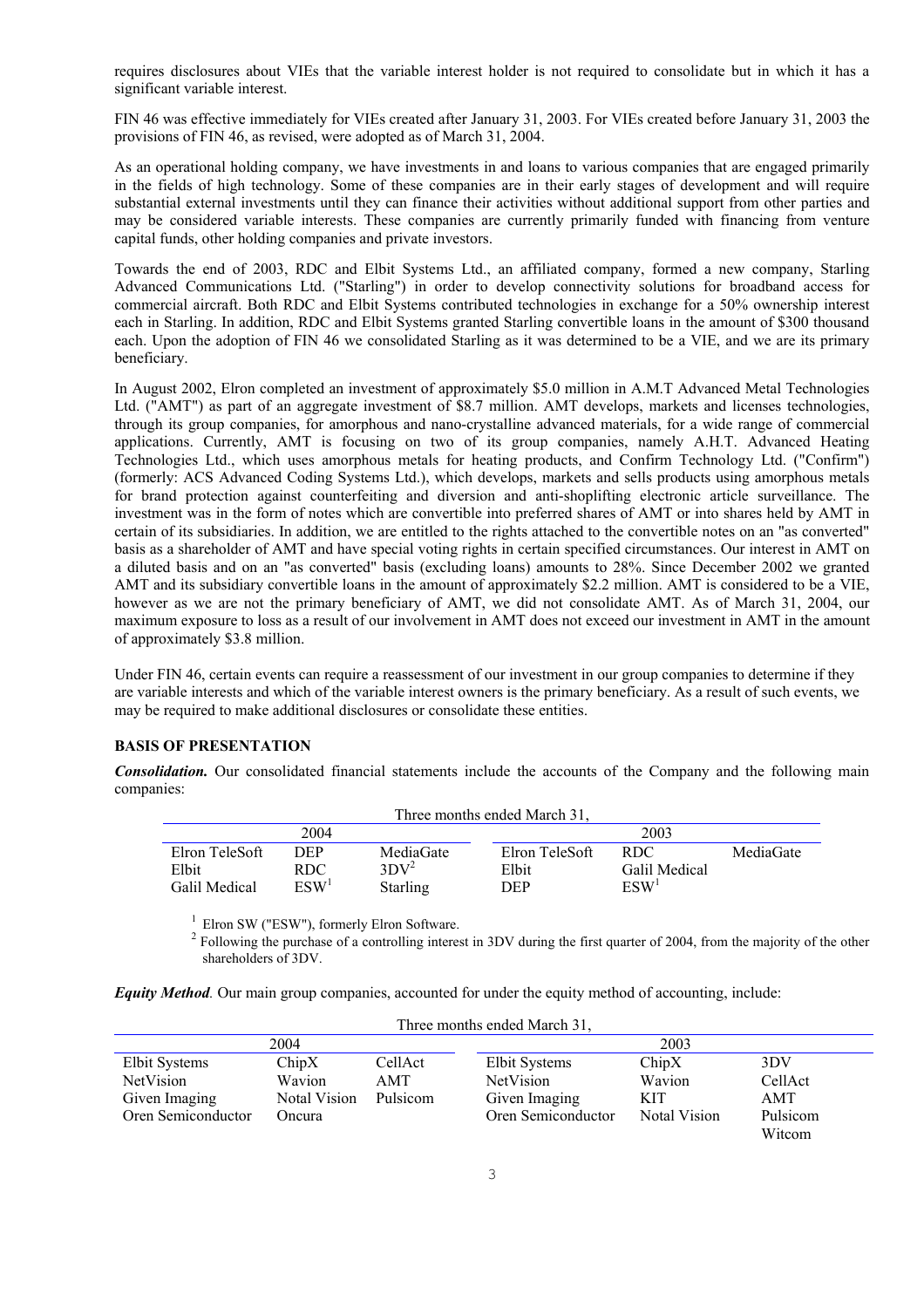### **RESULTS OF OPERATIONS**

#### *Three months Ended March 31, 2004 compared to Three months Ended March 31, 2003.*

The following table sets forth our results of operations in the reported period:

|                                   | Three months ended March 31,            |        |  |
|-----------------------------------|-----------------------------------------|--------|--|
|                                   | 2004<br>2003                            |        |  |
|                                   | (millions of \$, except per share data) |        |  |
| Net income (loss)                 | 37                                      | (9.3)  |  |
| Basic net income (loss) per share | 0.13                                    | (0.32) |  |

The net income we reported in the three months ended March 31, 2004, as compared to the net loss we reported in three months ended March 31, 2003, was mainly due to the following factors:

- (i) a gain of approximately \$5.3 million resulting from the sale of our shares in KIT eLearning to a subsidiary of Sylvan.
- (ii) a gain, net after tax, of approximately \$2.0 million resulting from the sale of 362,416 Zix Corporation shares, received in consideration for the assets and business of ESW which was sold in September 2003 to Zix.
- (iii) the decrease in losses we recorded with respect to our group companies in the amount of \$6.1 million, mainly due to the sale of business of ESW and MediaGate, the decrease in Galil Medical losses following the formation of Oncura as a result of the merger of its and Amersham's urology units and the improvements in the results of some of our group companies such as Given Imaging and ChipX.

## *Reportable Segments*

Subsequent to the sale of ESW on September 2, 2003 to Zix, our reportable segments are i) The Systems and Projects Segment - Elron TeleSoft; and ii) Other holdings and the corporate operations, which includes our holdings in subsidiaries, affiliates and other companies, engaged in various fields of advanced technology, and corporate operations, which provide the strategic and operational support to the group companies. Prior to September 2, 2003, we operated through ESW in a third business segment – Internet Products – which has been reclassified as discontinued operations.

At March 31, 2004, the main group companies were classified into the following segments:

|                                         | Systems and<br>projects | Other holdings and corporate operations                                                                                         | Internet products<br>(Discontinued)<br>Operations) |
|-----------------------------------------|-------------------------|---------------------------------------------------------------------------------------------------------------------------------|----------------------------------------------------|
| Consolidated                            | Elron TeleSoft          | Elbit; DEP; RDC; Galil Medical; MediaGate, 3DV,<br><b>Starling</b>                                                              | <b>ESW</b>                                         |
| Equity basis                            |                         | Elbit Systems; NetVision; Chip X; Wavion;<br>Pulsicom; Given Imaging; CellAct; AMT; Notal<br>Vision; Oren Semiconductor; Oncura |                                                    |
| Cost                                    |                         | Witcom                                                                                                                          |                                                    |
| Available-for-sale<br><b>Securities</b> |                         | Partner Communication Company ("Partner"), Elbit<br>Vision Systems; Zix                                                         |                                                    |

Internet products

The following table reflects our consolidated data by reported segments:

|                                           |          | Other<br>holdings and | Discontinued<br>operations        |              |
|-------------------------------------------|----------|-----------------------|-----------------------------------|--------------|
|                                           | Elron    | corporate             | of                                |              |
|                                           | TeleSoft | operations            | <b>ESW</b>                        | Consolidated |
|                                           |          |                       | $(millions of \$))$               |              |
|                                           |          |                       | Three months ended March 31, 2004 |              |
| Income <sup>*</sup>                       |          | 9.9                   |                                   | 11.6         |
| Costs and expenses                        | (2.2)    | (6.3)                 |                                   | (8.5)        |
| Income (loss) from continuing operations  | (0.5)    | 4.5                   |                                   | 4.0          |
| Gain (loss) from discontinuing operations |          |                       | (0.3)                             | (0.3)        |
| Net income (loss)                         | (0.5)    | 4.5                   | (0.3)                             | 3.7          |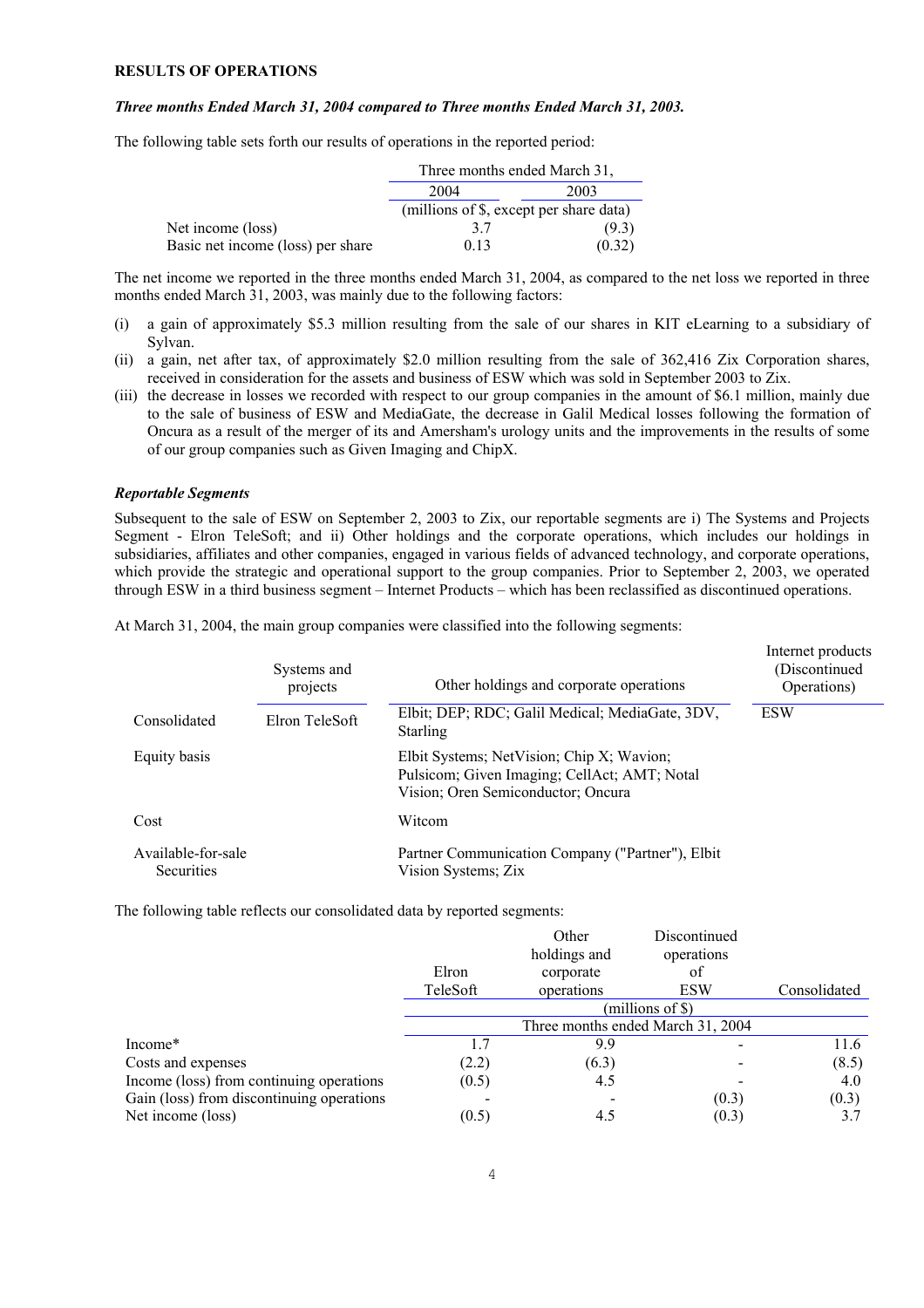|                                           |          | Other        | Discontinued                      |              |
|-------------------------------------------|----------|--------------|-----------------------------------|--------------|
|                                           |          | holdings and | operations                        |              |
|                                           | Elron    | corporate    | of                                |              |
|                                           | TeleSoft | operations   | <b>ESW</b>                        | Consolidated |
|                                           |          |              | (millions of \$)                  |              |
|                                           |          |              | Three months ended March 31, 2003 |              |
| Income*                                   | 2.1      | (2.1)        |                                   |              |
| Costs and expenses                        | (2.6)    | (7.6)        |                                   | (10.2)       |
| Loss from continuing operations           | (0.6)    | (7.4)        |                                   | (7.9)        |
| Gain (loss) from discontinuing operations |          | 0.5          | (1.8)                             | (1.3)        |
| Net loss                                  | (0.6)    | (6.9)        | (1.8)                             | (9.3)        |

\* Income in the other holdings and corporate operations includes net losses from equity investments.

#### *Systems and Projects - Elron TeleSoft.*

Elron TeleSoft is focused on telecom network management and revenue assurance products. The following table sets forth the results of operation of Elron TeleSoft:

|                              | Three months ended March 31, |                     |  |
|------------------------------|------------------------------|---------------------|--|
|                              | 2004                         | 2003                |  |
|                              |                              | $(millions of \$))$ |  |
| Net revenues                 |                              | 2.1                 |  |
| Cost of revenues             | (1.0)                        | (1.5)               |  |
| Gross profit                 | 0.7                          | 0.6                 |  |
| Operating expenses*          | (0.7)                        | (0.6)               |  |
| Amortization of other assets | (0.2)                        | (0.2)               |  |
| Operating loss               | (0.2)                        | (0.2)               |  |
| Finance expenses, net        | (0.3)                        | (0.4)               |  |
| Other expenses, net          |                              |                     |  |
| Net loss                     | (0.5)                        | (0.6)               |  |
|                              |                              |                     |  |

\* Excluding amortization of other assets which are presented separately.

*Revenues.* Elron TeleSoft's net revenues decreased by \$0.4 million, or 19%, from \$2.1 million in the three months ended March 31, 2003 to \$1.7 million in the same period in 2004 mainly as a result of the decrease in revenues derived from the sale of third parties' products.

*Cost of revenues*. Cost of revenues of Elron TeleSoft in the three months ended March 31, 2004 was \$1.0 million, representing a gross margin of 41%, compared to \$1.5 million in the same period in 2003, representing a gross margin of 29%. The increase in gross margin was due to change in revenue mix as revenues derived from Elron Telesoft's products with higher gross margins increased relative to revenues derived from sale of third parties' products.

*Operating loss.* Elron TeleSoft's operating loss amounted to \$0.2 million in the three months ended March 31, 2004, the same level as in the comparable period in 2004.

*Finance expenses, net.* Finance expenses amounted to \$0.3 million in the three months ended March 31, 2004 compared to approximately \$0.4 million in the same period in 2003. The majority of the finance expenses were due to loans associated with the purchase of its main operations in 1998.

# **Other Holdings and Corporate Operations segment**

The other holdings and corporate operations segment includes our holdings in subsidiaries, affiliates and other companies engaged in various fields of advanced technology, and corporate operations which provide strategic and operational support to the group companies. The following table sets forth this segment's operating results: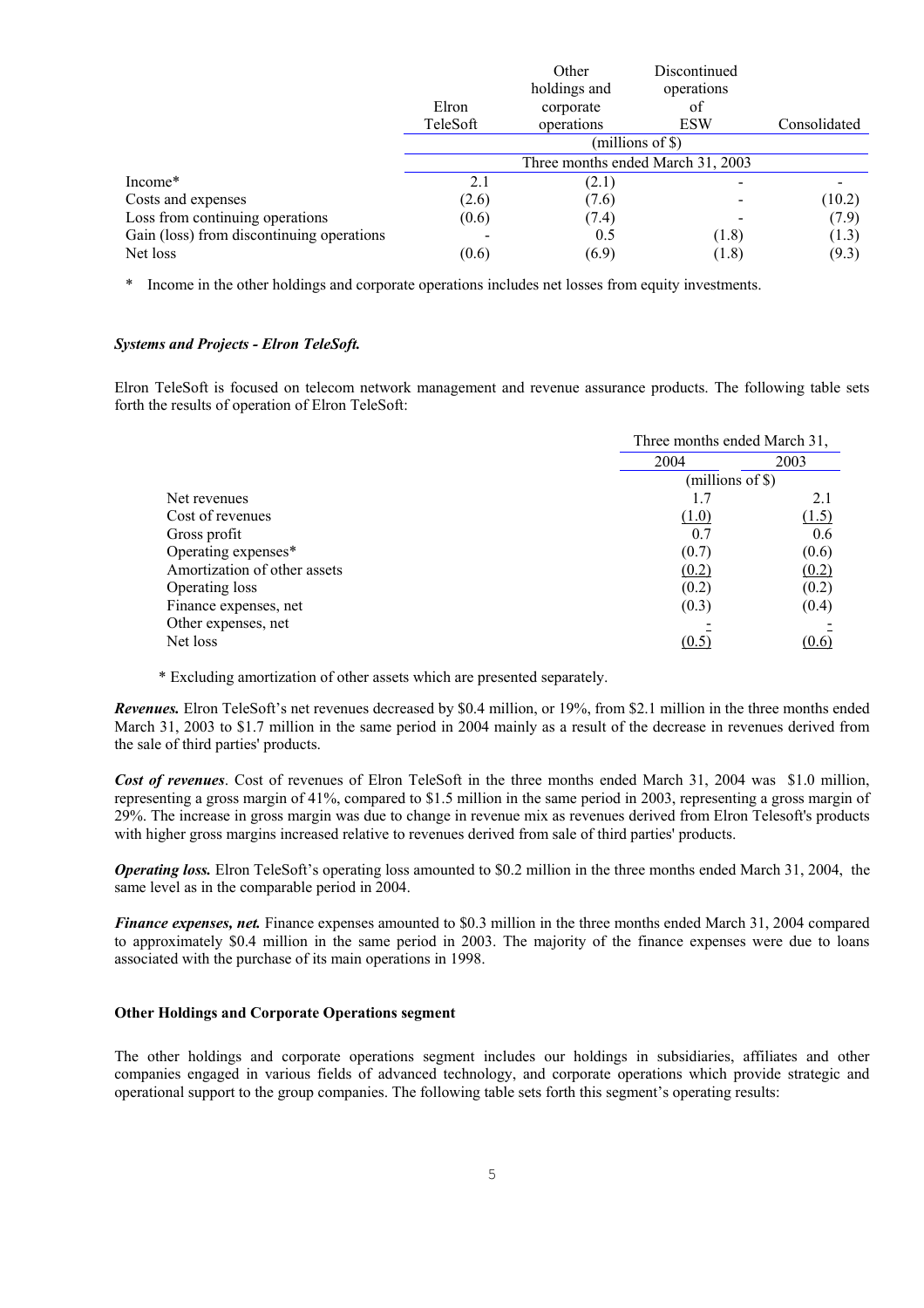|                                                                      | Three months ended March 31, |       |
|----------------------------------------------------------------------|------------------------------|-------|
|                                                                      | 2004                         | 2003  |
|                                                                      | $(millions of \$))$          |       |
| Net revenues                                                         | 1.8                          | 1.7   |
| Net loss from equity investments                                     | (0.4)                        | (2.9) |
| Gain from disposal and changes in holdings in related companies, net | 6.1                          | 0.4   |
| Other income (expenses), net                                         | 2.4                          | (1.3) |
| Total income                                                         | 9.9                          | (2.1) |
| Cost of revenues                                                     | 1.1                          | 0.8   |
| Operating expenses*                                                  | 5.5                          | 6.8   |
| Amortization of other assets                                         |                              | 0.1   |
| Finance expenses (income), net                                       | (0.3)                        | (0.1) |
| Total costs and expenses                                             | 6.3                          | 7.6   |
| Income (loss) from continuing operations before taxes                | 3.6                          | (9.7) |
| Tax benefit (income tax)                                             | (0.6)                        | 0.4   |
| Minority interest                                                    | <u>1.5</u>                   | 2.0   |
| Income (loss) from continuing operations                             | 4.5                          | (7.3) |
| Gain from discontinued operations                                    |                              | 0.5   |
| Net income (loss)                                                    | 4.5                          | (6.9) |

\* Excluding amortization of other assets which are presented separately.

#### **Income**

*Net revenues.* Net revenues in the three months ended March 31, 2004 and 2003 of the Other Holdings and Corporate Operations segment consisted of sales of products and services by our subsidiaries, mainly Galil Medical. In the three months ended March 31, 2004 Galil Medical recorded revenues of \$1.7 million, the same level as in the same period in 2003. Following the formation of Oncura as a result of the merger of the urology therapy units of Galil Medical and Amersham in July 1, 2003, Galil Medical's revenues derived mainly from the supply of cryo products and R&D services to Oncura, in which it has a 25% ownership interest.

*Share in net losses of affiliated companies.* Our share in net losses of affiliated companies resulted from our holdings in certain investments that are accounted for under the equity method (see above under "Basis of Presentation"). The share in net losses of affiliated companies amounted to \$0.4 million in the three months ended March 31, 2004, compared to \$2.9 million in the same period in 2003. The decrease in our share in net losses of our affiliated companies in the first quarter of 2004 resulted mainly from the decrease in our share in the net losses of some of our group companies whose results have been improved, and in particular, Given Imaging, ChipX and AMT. The above decrease was partially offset mainly as a result of the increase in our share in the net losses of Wavion.

# **Highlights of the Results of Operations of Our Major Affiliates**:

*Elbit Systems Ltd. (Nasdaq: ESLT) (a 20% holding).* Elbit Systems develops, manufactures and integrates advanced high-performance defense electronic systems. Our share in net income of Elbit Systems amounted to \$2.5 million in the three months ended March 31, 2004 compared to \$2.4 million in the same period in 2003.

The following are highlights of the results of operations of Elbit Systems:

- Elbit Systems' revenues increased from \$202.2 million in the three months ended March 31, 2003 to \$213.7 million in the same period in 2004. As of March 31, 2004, Elbit Systems' backlog of orders was \$1,821 million, of which approximately 74% was scheduled to be performed in the next three quarters of 2004 and in 2005, compared to a backlog of orders of \$1,752 million on December 31, 2003.
- Elbit Systems' operating income in the three months ended March 31, 2004 was \$15.8 million (7.4% of revenues) compared to \$14.9 million (7.4% of revenues) in the same period in 2003.
- Elbit Systems' net income in the three months ended March 31, 2004 was \$12.7 million (6.0% of revenues) compared to \$12.3 million (6.1% of revenues) in the same period in 2003.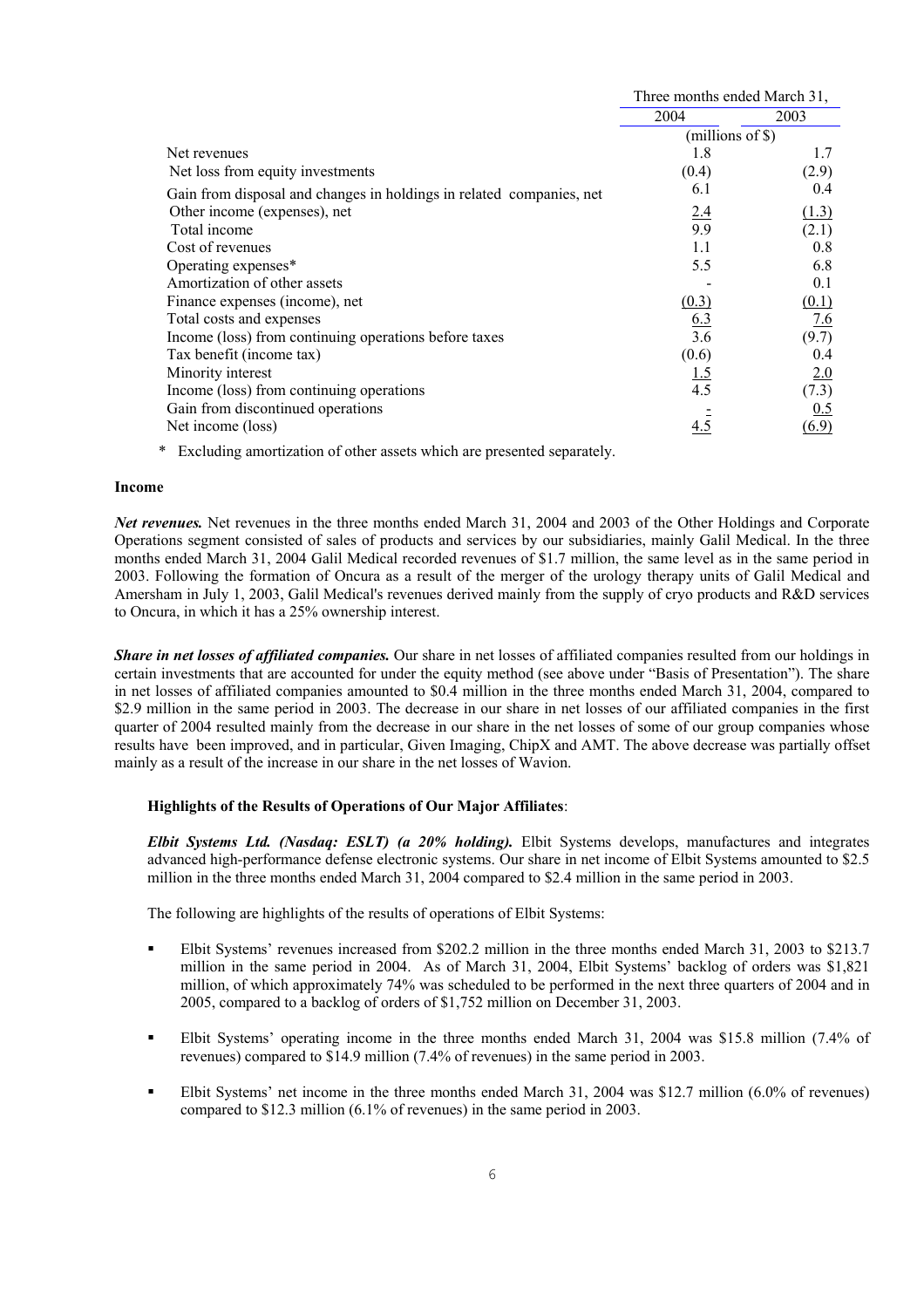*Given Imaging (Nasdaq: GIVN) (an 17% holding directly and indirectly through RDC).* Given Imaging, a medical device company that developed and markets a disposable miniature video camera for visualizing the gastrointestinal tract, reached record sales of \$12.7 million in the first quarter of 2004, a 47.8% increase over sales in the first quarter of 2003. During the quarter, total capsules sold reached a record of 19,000, 85% higher than the first quarter of 2003. Gross profit amounted to 70.1% of revenues compared to 67.2% in the first quarter of 2003. Given Imaging's net loss for the first quarter was \$0.6 million, a substantial improvement compared to a net loss of \$3.6 million in the first quarter of 2003.

*Oncura (a 25% holding by Galil).* Oncura commenced its operations on July 1, 2003 following the completion of the merger of the urology therapy units of Galil and Amersham which created Oncura. Oncura markets and sells therapeutic device systems and related consumables used primarily in the performance of minimally-invasive, urologic cancer treatment. Oncura's revenues in the three months ended March 31, 2004 amounted to \$17.4 million compared to \$15.3 million in the previous quarter (the fourth quarter of 2003). Oncura's net income in the three months ended March 31, 2004 amounted to \$0.3 million compared to a net loss of \$1.5 million in the fourth quarter of 2003.

*Notal Vision (a 24% holding)*. Notal Vision, a medical device company operating in the field of early detection of Age Related Macular Deterioration (AMD), recorded revenues of \$0.3 million in the three months ended March 31, 2004 compared to \$0 million in the same period in 2003 and its net loss decreased to \$0.3 million from \$0.6 million, mainly as a result of the increase in revenues and the decrease in research and development expenses.

*NetVision (a 46% holding)*. NetVision provides Internet services and solutions in Israel. Although NetVision continues to experience increased competition in gaining broadband communication market share, resulting from the transition of customers to broadband communication, NetVision recorded in the three month period ended March 31, 2004, an increase of 15% in revenues to \$16.4 million, from \$14.3 million in the same period in 2003 and its customer base at March 31, 2004 reached approximately 368,000 (of which approximately 169,000 are broadband) compared to 332,000 at the end of the first quarter of 2003 (of which approximately 70,000 are broadband). NetVision's operating income increased to \$2.1 million, compared to \$0.4 million in the same period in 2003, and its net income increased to \$0.6 million compared to net loss of \$0.1 million in the first quarter of 2003. NetVision's operating currency is the New Israeli Shekel (NIS) and accordingly, all figures above are translations for convenience purposes of NetVision's NIS figures into US dollars at the representative rate of exchange prevailing at March 31, 2004 according to which \$1.00 equaled NIS 4.528.

*Wavion (a 38% holding).* Wavion is a developer of broadband wireless access systems for wireless LANs. In 2002 and in the beginning of 2003, as a result of the downturn in the broadband wireless communications market, which delayed the release of Wavion's products, Wavion significantly reduced its research and development expenses and began to sell subcontracting services for the development of wireless sub-systems. In the second half of 2003, Wavion completed a financing round in which it raised \$12.5 million, as a result of which Wavion directed resources away from its subcontracting activities to R&D activities and its revenues in the three month period ended March 31, 2004 amounted to \$0.1 million, compared to \$0.7 million in the same period in 2003. The increase in its research and development costs resulted in an increase in Wavion's net loss which amounted to \$1.7 million in the three month period ended March 31, 2004, compared to a net income of \$20 thousand in the same period in 2003.

*ChipX (formerly: Chip Express) (a 27% holding).* ChipX is a manufacturer of structured ASICs. ChipX's revenues in the three month period ended March 31, 2004 increased to \$3.9 million, compared to \$3.0 million in the same period in 2003, primarily due to the launch of new products and the recovery in the semiconductor industry, and its net loss in the three month period ended March 31, 2004 decreased to \$1.5 million, compared to \$2.4 million in the same period in 2003.

In March 2004, ChipX raised \$12.0 million in a private placement, the proceeds of which will be used to finance its sales, marketing and development investments in its structured ASIC technology.

*Oren Semiconductor (a 41% holding).* Oren is a developer of integrated circuits for digital broadcasting. In the three months ended March 31, 2004, Oren's revenues increased to \$1.0 million compared to \$0.6 million in the same period in 2003, mainly due to an increase in revenues from development projects. Oren's net loss in the three months ended March 31, 2004 decreased to \$1.0 million compared to \$1.4 million in the same period in 2003 mainly as a result of the increase in revenues.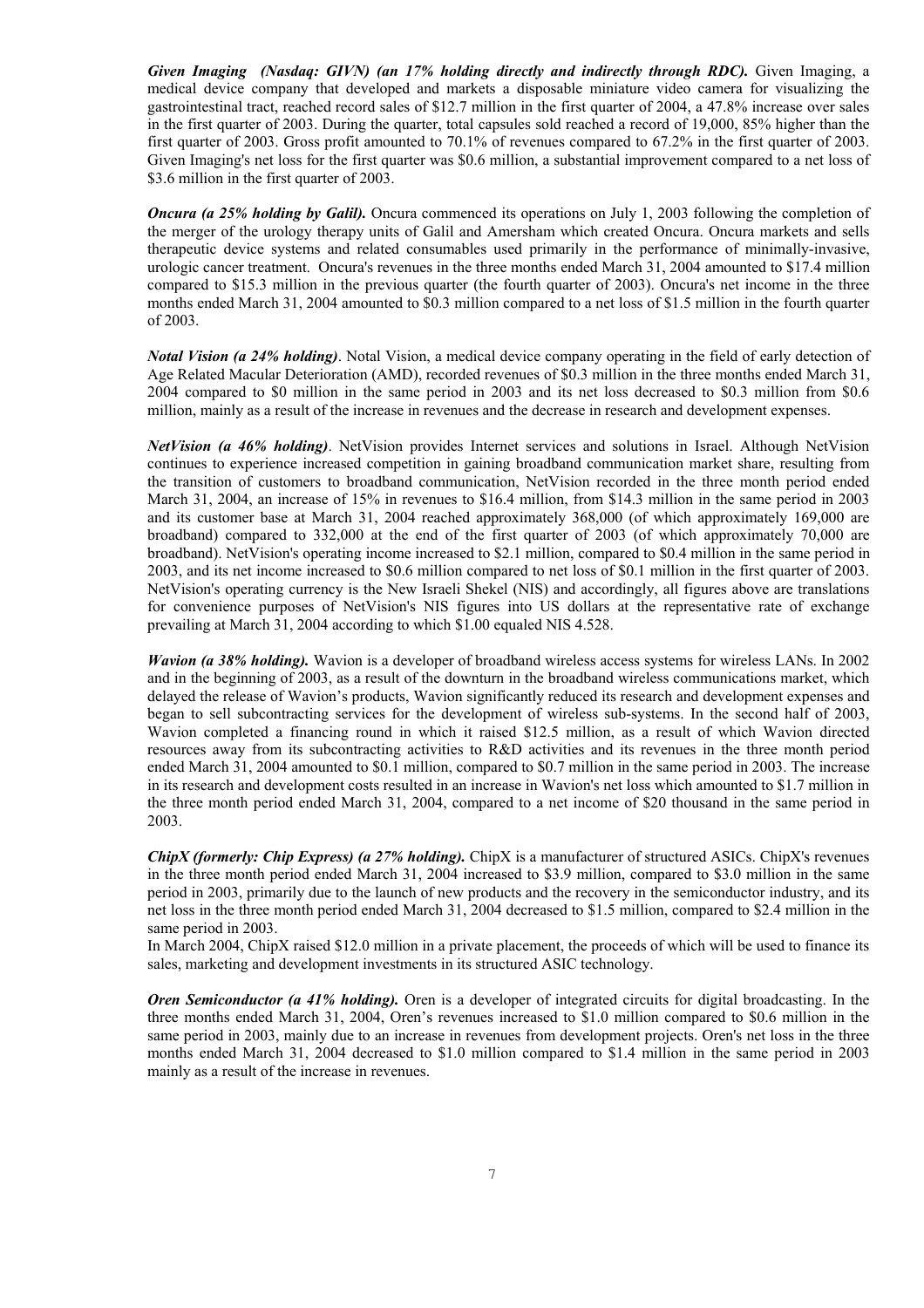*AMT (a 28% holding).* The AMT group develops technologies and products based on amorphous metals. AMT's two main operating companies are AHT, which uses amorphous metals for heating products, and Confirm Technology (formerly, ACS), which uses amorphous metals for identification, authentication an anti-shoplifting solutions. In the three month period ended March 31, 2004, AHT recorded revenues of \$0.2 million compared to \$0.1 million in the same period in 2003, and a net loss of \$0.4 million, compared to a net loss of \$0.5 million in the same period in 2003. Confirm Technology recorded in the three month period ended March 31, 2004 revenues of \$0.2 million compared to \$0.1 million in the same period in 2003, and a net loss of \$0.3 million, compared to a net loss of \$0.4 million in the three month period ended March 31, 2003.

Despite the decrease in our share in the net losses from our group companies, we expect that most of our group companies will continue to recognize losses in future periods, as they invest significant resources in research and development and sales and marketing activities and have not yet generated significant revenues. Therefore, we anticipate that our share in the results of these companies will continue to negatively affect our results of operations.

*Results of operations of significant group companies which are accounted for other than under the equity method of accounting.* In addition to companies accounted for under the equity method, we have a significant investment in Partner (Nasdaq: PTNR), which is accounted for as available-for-sale securities, whose results do not affect our results of operation.

*Partner (Nasdaq: PTNR) (a 9% holding through Elbit).* At March 31, 2004, the market value of our investment in Partner amounted to \$126.1 million. Partner is a Global System for Mobile Communications, or GSM, mobile telephone network operator in Israel. The following are highlights of the results of operations of Partner for the three months ended March 31, 2004 (all figures below are convenience translations of Partner's nominal New Israeli Shekel (NIS) figures into US dollars at the rate of the exchange prevailing at March 31, 2004 according to which \$1.00 equaled NIS 4.528):

- Partner's revenues for the three months ended March 31, 2004 increased by 18.2% to \$269.1 million from \$227.8 million in the same period in 2003. Partner's subscriber base at the end of the first quarter in 2004 rose 14.3% to 2,165,000 compared to 1,894,000 at the end of the same period in 2003.
- **Partner's operating income for the three months ended March 31, 2004 increased to \$52.0 million from \$28.8** million in the same period in 2003, an increase of 80.6%. Operating income in the three months ended March 31, 2004, as a percentage of revenues, reached 19.3% as compared to 12.6% in the same period in 2003. The substantial increase in the quarterly operating income and operating income as a percentage of revenues resulted primarily from strong revenue growth of 18.2% and stable expense levels.
- **Partner's net income for the three months ended March 31, 2004 was \$20.3 million compared to net income of** \$7.7 million for the same period in 2003.

Partner has a line of credit agreement with a consortium of banks that provides for borrowings of up to \$683 million. As of March 31, 2004, \$380 million was outstanding under this facility. The line of credit is guaranteed by shares held by the original shareholders of Partner, pro rata to their respective holdings. All of the shares held by us as of March 31, 2004, amounting to approximately 15.9 million shares, are pledged by us in favor of the consortium of banks.

*Gains from Disposal of Business and Affiliated Companies and Changes in Holdings in Affiliated Companies.* Our gains from disposal of business and affiliated companies and changes in our holdings in affiliated companies amounted to \$6.1 million in the three months ended March 31, 2004 compared to \$0.4 million in the same period in 2003. The gain in the first quarter of 2004 resulted primarily from a \$5.3 million gain from the sale of our share of KIT eLearning and an aggregate gain of \$0.5 million resulting from changes in holdings in Given Imaging and Elbit Systems as a result of employees' option exercises. The gain in the first quarter of 2003 resulted primarily from a \$0.4 million gain from the sale of 92,500 shares of Given Imaging held by RDC.

*Other Income (expenses), net.* Other income, net, of the other holdings and corporate operations segment amounted to \$2.4 million in the three months ended March 31, 2004 compared to a loss of \$1.2 million in the same period in 2003. The gain in the first quarter of 2004 resulted mainly from a \$3.1 million gain, before tax, from the sale of 362,416 shares of Zix received in consideration for ESW's assets and business sold to Zix in 2003. This gain was partially offset by \$0.5 million which represents the funding of 3DV's previous years losses. The loss in the first quarter of 2003 resulted mainly from a \$1.2 million write-down of our investment in Cellenium.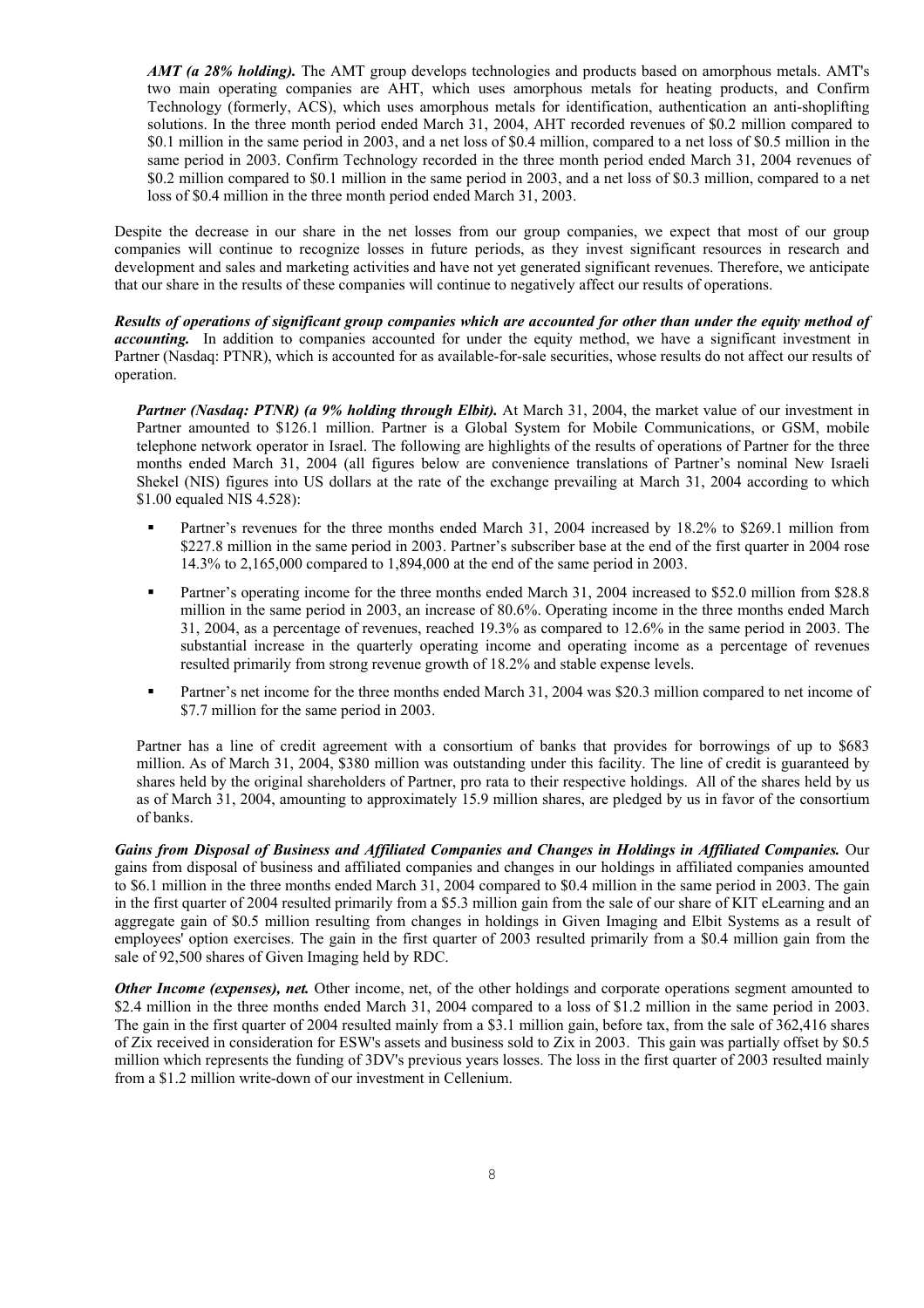### **Expenses**

*Cost of revenues.* Cost of revenues consisted primarily of expenses related to salaries and hardware associated with delivering products and services of our subsidiaries, mainly Galil Medical. Cost of revenues of the Other Holdings and Corporate Operation segment in the three month period ended March 31, 2004 were \$1.1 million compared to \$0.8 million in the same period in 2003.

*Operating expenses.* Operating expenses are comprised of research and development expenses, sales and marketing and general and administrative expenses of our and RDC's corporate operations and of our subsidiaries, mainly Galil Medical. The following table sets forth the segment operating expenses. The operating expenses presented below exclude amortization of other assets in the amount of \$0 million and \$0.1 million in the first quarter of 2004 and 2003, respectively, which also constitute part of operating expenses under US GAAP but for presentation purposes are included as a separate item:

|                 | Three months ended<br>March 31,<br>2004<br>2003<br>$(millions of \$))$ |     |  |
|-----------------|------------------------------------------------------------------------|-----|--|
|                 |                                                                        |     |  |
|                 |                                                                        |     |  |
|                 |                                                                        |     |  |
| Corporate       | 2.0                                                                    | 1.7 |  |
| Galil Medical   | 0.7                                                                    | 3.7 |  |
| MediaGate       |                                                                        | 1.2 |  |
| <b>Starling</b> | 0.4                                                                    |     |  |
| 3DV             | 0.4                                                                    |     |  |
| Other           | 2.0                                                                    | 0.2 |  |
|                 | 5.5                                                                    |     |  |

Our corporate operating costs in the three months ended March 31, 2004, amounted to \$2.0 million compared to \$1.7 million in the same period in 2003. The increase in the corporate costs resulted mainly from the increase of \$0.4 million in costs related to the company's employee stock option plans and call options in favor of employees to purchase shares of affiliated companies.

Operating expenses of Galil Medical in the three months ended March 31, 2004 were \$0.7 million compared to \$3.7 million in the same period in 2003. Galil Medical's operating loss in the three months ended March 31, 2004 amounted to \$0.2 million compared to \$2.7 million in the same period in 2003. The decrease in Galil Medical's operating expenses and operating loss was mainly due to the merger of the urology therapy units of Galil Medical and Amersham which resulted in a significant decrease in Galil Medical's marketing and selling expenses. Galil plans to continue developing its cryotherapy technology for application in other health care fields, and to supply Oncura manufacturing and research and developments services on a cost plus basis. Galil Medical's results of operations will be affected in the future quarters by the extent of future research and developments activities for the development of new cryotherapy applications.

The decrease in MediaGate's operating expenses was as a result of the sale of its assets and business to Telrad at the end of 2003, following which MediaGate ceased its operations.

Other operating expenses include mainly the operating expenses of RDC. The increase in other operating expenses was due primarily to the increase of \$1.9 million in costs related to RDC's employee stock option plans and the increase in the fair value of call options to purchase shares of affiliated companies.

*Finance income, net.* Finance income, net, in the corporate operations and other holdings segment amounted in the three months ended March 31, 2004 to \$0.3 million compared to \$0.1 million in the same period in 2003. The increase is mainly due to higher cash resources.

*Income Taxes.* Income taxes, net, in the three month period ended March 31, 2004 were \$0.6 million, which were mainly due to income taxes with respect to the sale of shares of Zix. In the three month period ended March 31, 2003, we recorded a tax benefit of \$0.4 million mainly with respect to corporate expenses.

# **LIQUIDITY AND CAPITAL RESOURCES**

Consolidated cash, debentures and deposits (including short and long-term) at March 31, 2004, were approximately \$75.5 million compared with \$114.6 million at December 31, 2003. At March 31, 2004, the corporate cash, debentures and deposits (including short and long term) were \$70.2 million compared with \$107.3 million at December 31, 2003. The decrease in consolidated and corporate cash and other liquid instruments resulted primarily from the repayment of